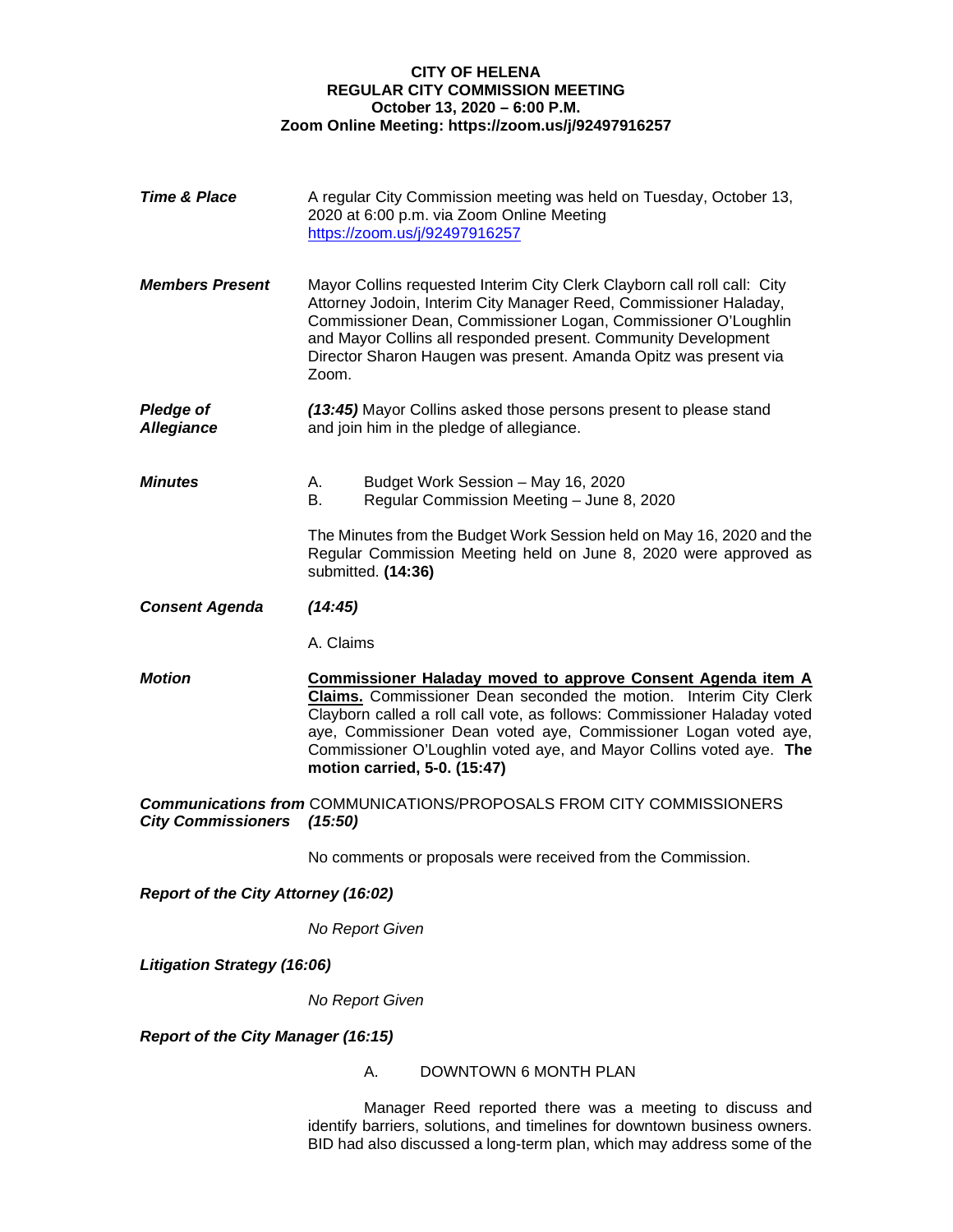long-term issues. Manager Reed noted there has been nothing in writing to date, however, will continue discussions with business owners and stakeholders.

B. DISCUSSION OF APPROPRIATING AUTHORITY TO COVER THE MAINTENANCE NEEDS OF THE GRANDSTREET THEATRE. **(17:29)**

Budget Analyst Chris Couey reported Grandstreet Theatre is currently in need of repairs to the gutter system and possibly the air handler. There is no money allocated in the FY21 budget to cover such an expense. As city-owned property, and presumably as required in the lease agreement, the city is responsible for the repairs to these types of equipment.

The gutter system is quoted at approximately \$20,000 and the air handler approximately \$5,000. More defined costs may be available by the time of this meeting.

Staff is seeking discussion from the Commission on whether these maintenance costs should be covered at this time, and if so, where those funds should originate. If no current areas are identified to reallocate budget, total appropriations would increase. Staff requested clear direction on how to proceed.

**Discussion:** (25:52) Commissioner Dean asked about past years' repairs and where those funds came from. Commissioner Logan asked about historic preservation opportunity or grant funding options. Commission O'Loughlin asked about potential entertainment fund use from the state. Kal Poole discussed grants that have been applied for and received through the state. Commissioner Dean, Commissioner O'Loughlin, Commissioner Haladay, and Commissioner Logan agreed they would like to move forward in making the expenditures.

*Report from HCC* COMMUNICATIONS FROM THE HELENA CITIZENS COUNCIL **(35:09)**

No Report Given

- *Regular Items*  A. CONSIDER FIRST PASSAGE OF AN ORDINANCE REPEALING CHAPTER 3, ANIMALS, OF TITLE 5, POLICE REGULATIONS, OF THE HELENA CITY CODE.
- Staff Report **(35:42)** City Attorney Thomas Jodoin reported Chapter 3 of Title 5 is unnecessary with the new animal control ordinance. Specifically, the matters covered in Chapter 3 of Title 5 are now located in the new animal control ordinance. Repealing Chapter 3 will correct any inconsistency in the Helena City Code. City staff requested a motion to approve first passage of an ordinance repealing Chapter 3 of Title 5 of the Helena City Code and set a public hearing for October 26, 2020.

City Attorney Jodoin recommended a motion to approve first passage of this ordinance and set such a public hearing.

Discussion No Discussion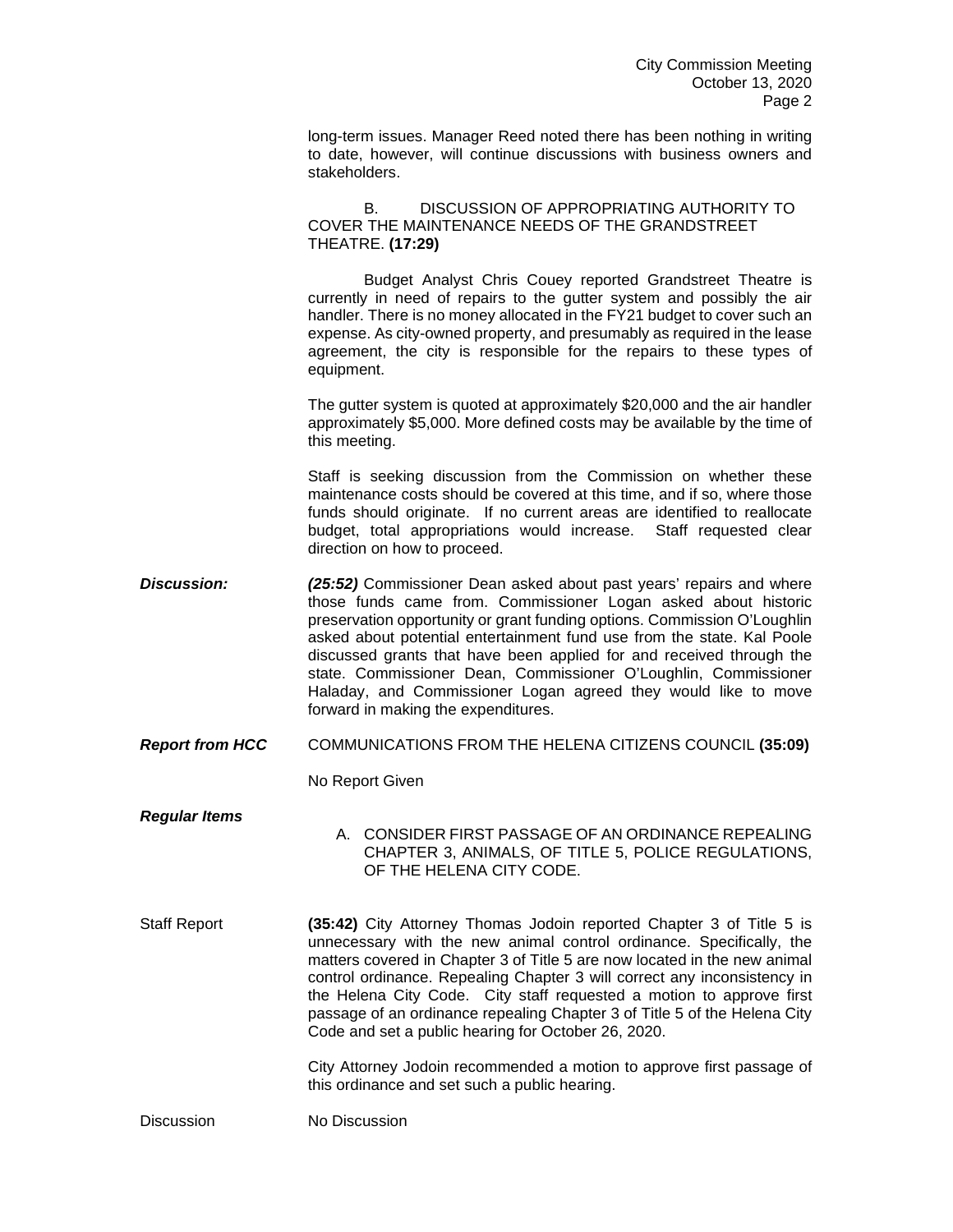Public Comment No Public Comment

**Motion (36:46) Commissioner Logan moved to approve first passage of an ordinance repealing Chapter 3 of Title 5 of the Helena City Code and set a public hearing for October 26, 2020.** Commissioner Dean seconded the motion. Interim City Clerk Clayborn called a roll call vote, as follows: Commissioner Haladay voted aye, Commissioner Dean voted aye, Commissioner Logan voted aye, Commissioner O'Loughlin voted aye and Mayor Collins voted aye. **The motion carried, 5-0. (37:19)**

> B. CONSIDER A RESOLUTION GRANTING DOWNTOWN URBAN RENEWAL DISTRICT TAX INCREMENT FINANCING FUNDS TO THE BUSINESS IMPROVEMENT DISTRICT TO REPLACE EXISTING PLANTER BOXES IN THE 300 BLOCK OF NORTH LAST CHANCE GULCH WITH 6 OR 7 TREES.

Staff Report **(37:38)** Community Development Director Sharon Haugen reported The Helena BID, in partnership with the City of Helena has requested \$30,000 in tax increment financing to replace the current planter boxes on the 300 Block with six to seven trees. The approximate cost of the project is \$37,000, with the BID requesting \$30,000 in TIF financing for the project. The 300 Block Tree Project has been a partnership with the City of Helena for several years. It began with the removal of seven planters along the east side of the 300 section of Last Chance Gulch (see attached site plan). It is a priority of the BID to replace the planter boxes with six/seven trees in those locations or very near them. The project will bring the 300 Block of Last Chance Gulch closer to compliance with the intent of the Downtown Zoning recently passed by the City Commission. The City of Helena Engineering Department and the BID have been working together over the last few months to get bids for the project. The City will provide the oversight of the project and has experience in this role with similar projects in the past. In 2017 when the trees were removed, business owners were excited to have the coffin boxes removed as they were difficult for business patrons to come park on the streets and open car doors. Business owners expected the replacement of trees to occur as part of the overall project. The placement of the trees will enhance the overall look and feel of the 300 Block and may encourage subsequent investments in the facades and store fronts of the buildings.

> The purpose of the proposal is to gain approval for expenditures of Downtown TIF funds for making improvements in the landscaping and streetscape on the 300 Block of the Downtown. Once completed, the newly planted trees will provide a better urban streetscape in the core of the Downtown. The project meets the goals of the Downtown URD Plan including:

> Goal #4: Invest in the Public Infrastructure Needed to Attract Development 1.b. Improve streets with streetscape features that include trees and vegetative buffers, and features to improve aesthetics, safety, and quality of use by pedestrians and bicyclists;

> Goal #6: Create a Quality and Unique Experience; and Objective 6.4: Emphasize the unique and historic walking mall and make improvements to attract more businesses and activities.

> The project will provide a healthier streetscape in the 300 block that will be